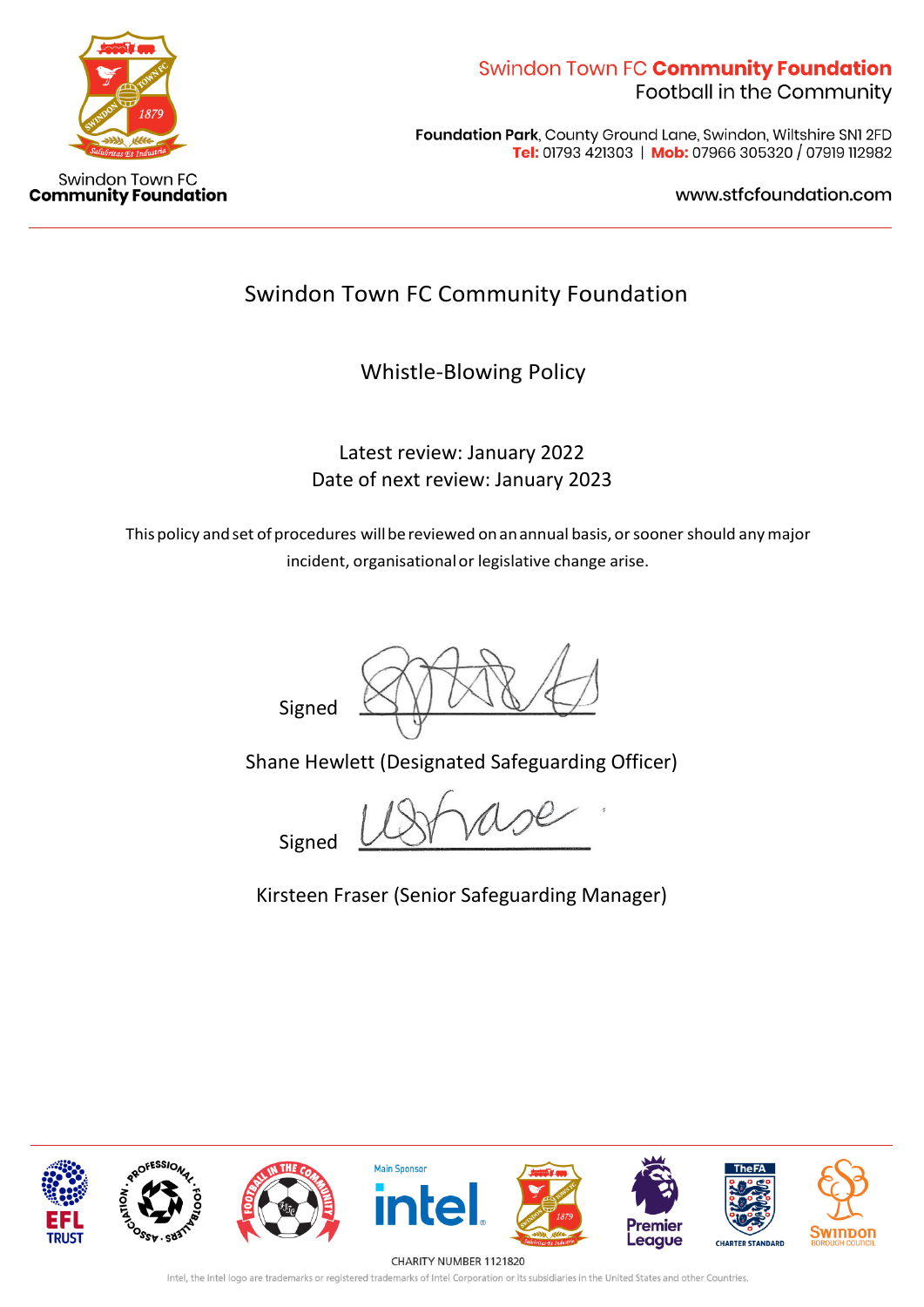

Swindon Town FC<br>Community Foundation

# Swindon Town FC Community Foundation Football in the Community

Foundation Park, County Ground Lane, Swindon, Wiltshire SN1 2FD<br>Tel: 01793 421303 | Mob: 07966 305320 / 07919 112982

### www.stfcfoundation.com

| 1.  | Introduction                                          | p. 3  |
|-----|-------------------------------------------------------|-------|
| 2.  | Aims and Scope of the Policy and Procedure            | p. 3  |
| 3.  | Safeguarding Harassment or Victimisation              | p. 4  |
| 4.  | How to Raise a Concern                                | p. 5  |
| 5.  | How Swindon Town FC Community Foundation Will Respond | p. 6  |
| 6.  | How the Matter can be Taken Further                   | p. 8  |
| 7.  | Allegations Against the DSO or SSM                    | p. 9  |
| 8.  | The Role of the Monitoring Officer                    | p. 10 |
| 9.  | The Law                                               | p. 10 |
| 10. | Equality, Diversity and Inclusion                     | p. 10 |

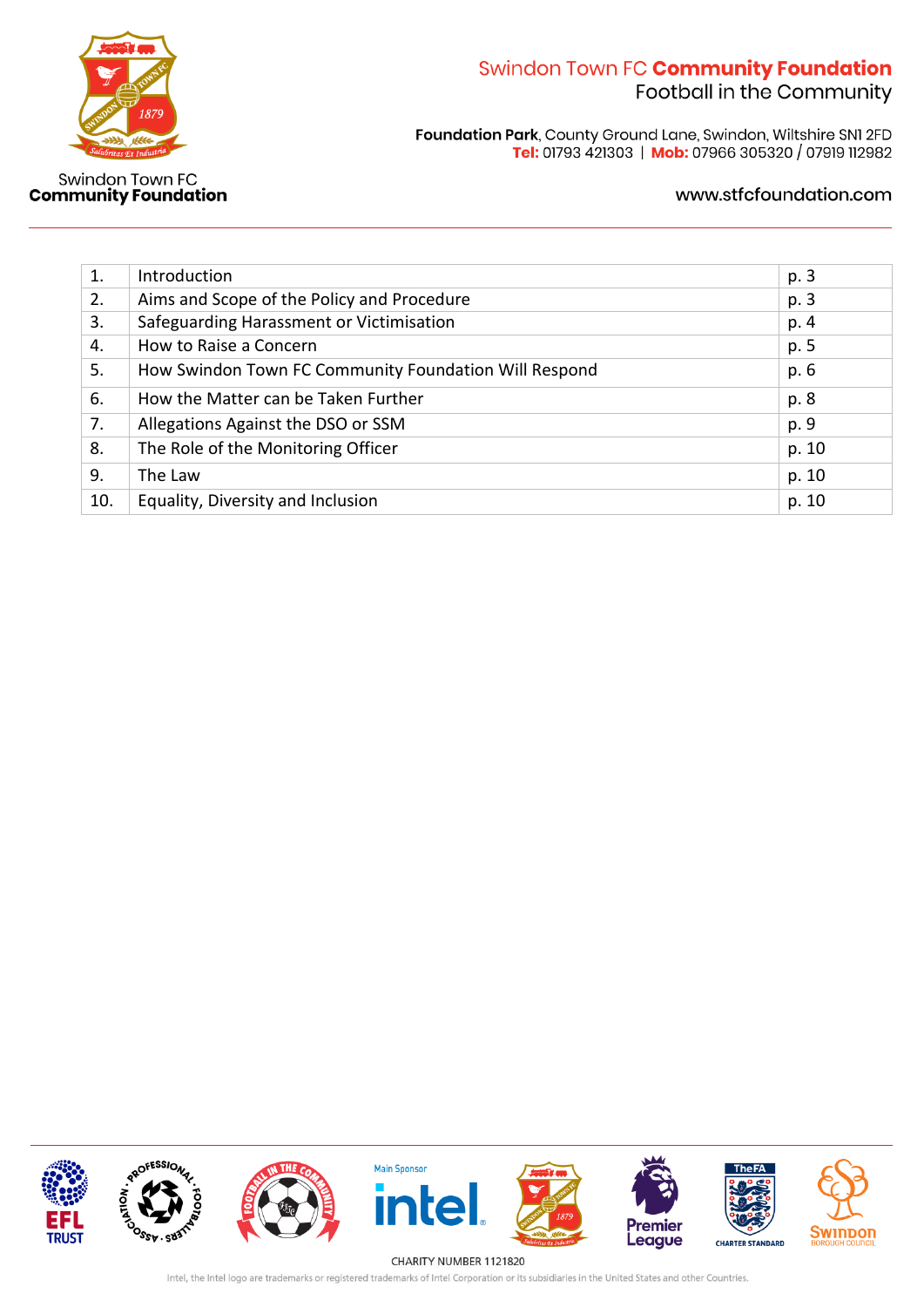

**Foundation Park, County Ground Lane, Swindon, Wiltshire SNI 2FD** Tel: 01793 421303 | Mob: 07966 305320 / 07919 112982

www.stfcfoundation.com

### **1. Introduction**

- 1.1 Employees, Managers and Trustees are often the first to realise that there may be something seriously wrong within a trust. However, they may not express concerns because they feel that speaking up would be disloyal to their colleagues or to the organisation. They may also fear harassment or victimisation. In these circumstances, it may be easier to ignore the concern rather than report what may just be a suspicion of malpractice.
- 1.2 The organisation is committed to the highest possible level of openness and accountability. In line with that commitment, we encourage employees and others with serious concerns about any aspect of Swindon Town FC Community Foundation's work to come forward and voice those concerns. It is recognised that certain cases will have to proceed on a confidential basis. This procedure document makes it clear that staff can do so without fear of reprisals. This Disclosure Policy is intended to encourage and enable staff to raise serious concerns within Swindon Town FC Community Foundation rather than overlooking a problem or blowing the whistle outside of the organisation.
- 1.3 This Disclosure Policy has been devised in accordance with the provisions of the Public Interest Disclosure Act 1998 and seeks to bring into the open concerns of the staff and public relating to issues concerning dishonesty involving Swindon Town FC Community Foundation.
- 1.4 This procedure supports Swindon Town FC Community Foundation's anti-fraud and corruption approach, and makes it clear that concerns can be raised without fear of reprisals. It is intended to encourage and enable employees and Trustees to raise serious concerns within Swindon Town FC Community Foundation, irrespective of seniority, rank or status, rather than overlooking a problem or reporting the matter externally.

### **2. Aims and Scope of the Policy and Procedure**

- 2.1 This procedure aims to:
- Provide avenues for staff to raise concerns and receive feedback on any action taken
- Allow staff to take the matter further if they are dissatisfied with Swindon Town FC Community Foundation's response
- Reassure staff that they will be protected from reprisals or victimisation for Whistle-Blowing in good faith.

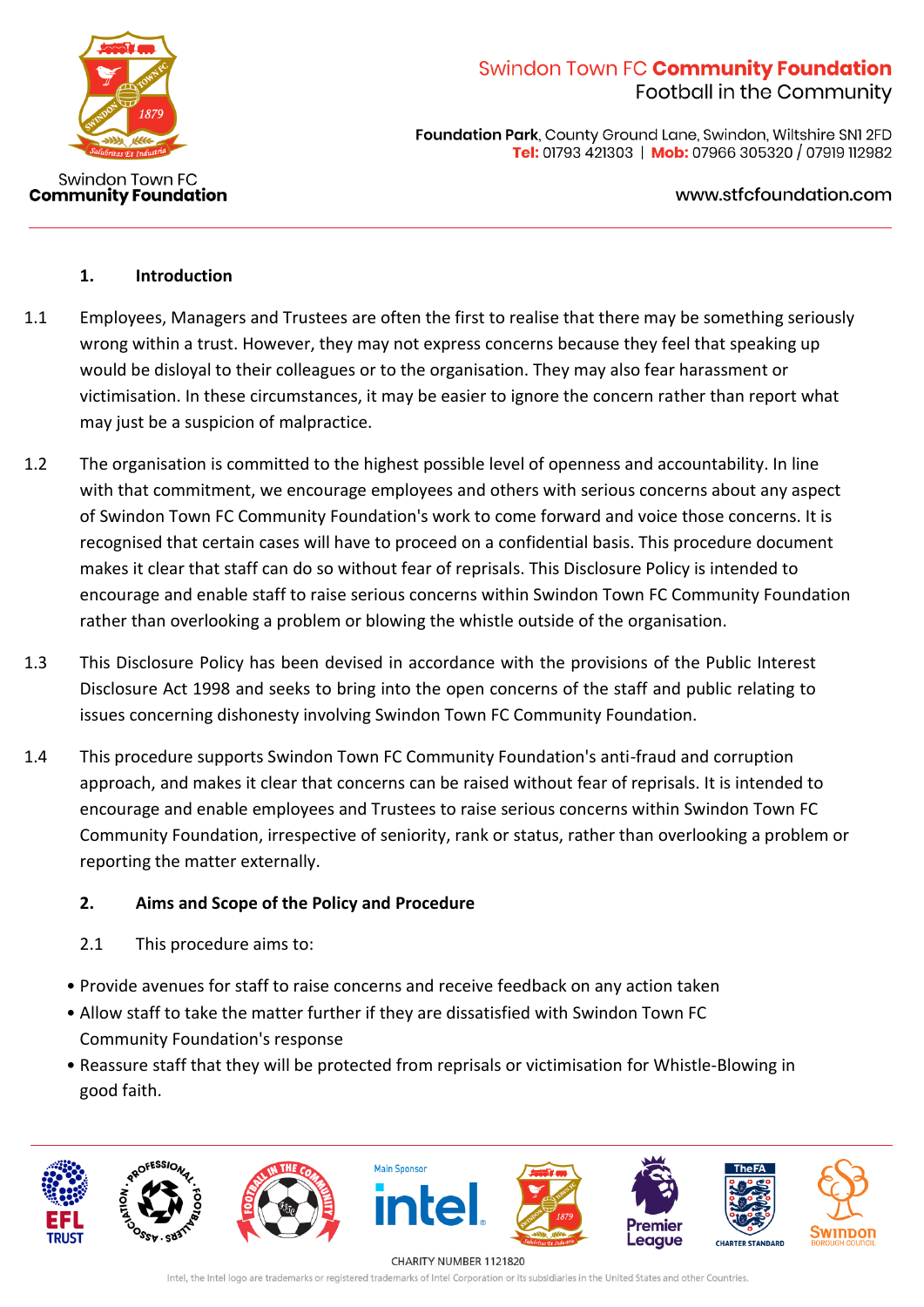

**Foundation Park, County Ground Lane, Swindon, Wiltshire SNI 2FD** Tel: 01793 421303 | Mob: 07966 305320 / 07919 112982

#### www.stfcfoundation.com

- 2.2 There are existing procedures in place to enable staff to lodge a grievance relating to their own employment. This Disclosure Policy is intended to cover concerns that fall outside the scope of that procedure.
	- 2.3 That concern may be about something that:
	- Is unlawful
	- Is contrary to Swindon Town FC Community Foundation's Standing Orders or policies
	- Falls below established practice
	- Amounts to improper conduct

For example (this list is not exhaustive):

- Malpractice or ill treatment of a client/customer
- A criminal offence has been committed, is being committed or is likely to be committed
- Suspected fraud
- Disregard for legislation, particularly in relation to health and safety at work
- Breach of Financial Regulations, Standing Orders
- Showing undue favour over a contractual matter or to a job applicant
- A breach of any code of conduct or protocol
- Information on any of the above has been, is being, or is likely to be concealed.
- 2.4 The overriding concern should be that it would be in the public interest for the malpractice to be corrected and, if appropriate, sanctions applied.

### **3. Safeguarding Harassment or Victimisation**

3.1 Swindon Town FC Community Foundation recognises that the decision to report a concern can be a difficult one to make, not least because of the fear of reprisal from those responsible for the malpractice. Swindon Town FC Community Foundation will not tolerate harassment or victimisation and will take action to protect staff when they raise a concern in good faith. Swindon Town FC Community Foundation will treat any harassment or victimisation as a serious disciplinary offence to be dealt with under the Disciplinary Procedure.

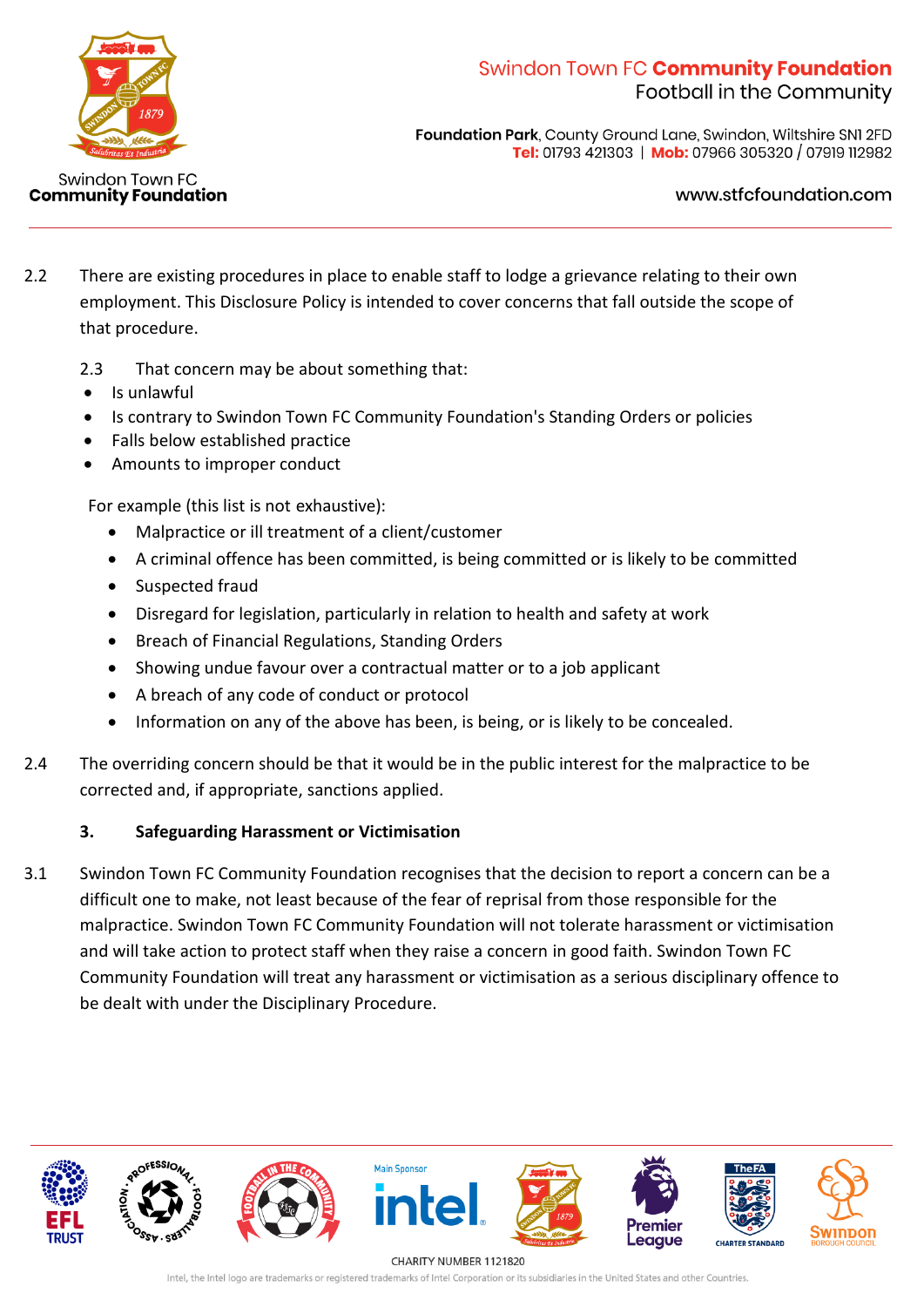

**Foundation Park, County Ground Lane, Swindon, Wiltshire SNI 2FD** Tel: 01793 421303 | Mob: 07966 305320 / 07919 112982

www.stfcfoundation.com

- 3.2 This does not mean that if staff are already the subject of disciplinary or redundancy procedures, that those procedures will be halted as a result of their Whistle-Blowing.
- 3.3 Swindon Town FC Community Foundation will do its best to protect a staff member's identity when they raise a concern and do not want their name to be disclosed. It must be appreciated that the investigation process may reveal the source of the information and a statement by staff may be required as part of the evidence.
- 3.4 This procedure encourages staff to put their name to their allegation. Concerns expressed anonymously are much less powerful, but they will be considered at the discretion of Swindon Town FC Community Foundation.
	- 3.5 In exercising the discretion, the factors to be taken into account would include the:
		- seriousness of the issues raised
		- credibility of the concern
		- likelihood of confirming the allegation from an attributable source.
- 3.6 If staff make an allegation in good faith, but it is not confirmed by the investigation, no action will be taken against them. If, however, staff make malicious allegations, disciplinary action may be taken against them.

### **4. How to Raise a Concern**

- 4.1 Employees who raise concerns that fall within the scope of other Community Foundation procedures will not be dealt with in this procedure but will be advised on the appropriate procedure to use. Such employees will still receive protection as detailed in this procedure.
- 4.2 As a first step, staff should normally raise concerns with their immediate line manager. This depends, however, on the seriousness and sensitivity of the issues involved and who is thought to be involved in the malpractice. If in doubt, contact one of the Trustees or the Chairman of Swindon Town FC Community Foundation.
- 4.3 Concerns are better raised in writing. Staff are invited to set out the background and history of their concern, giving names, dates and places where possible, and the reason why they are particularly concerned about the situation. If staff do not feel able to put their concern in writing, they can

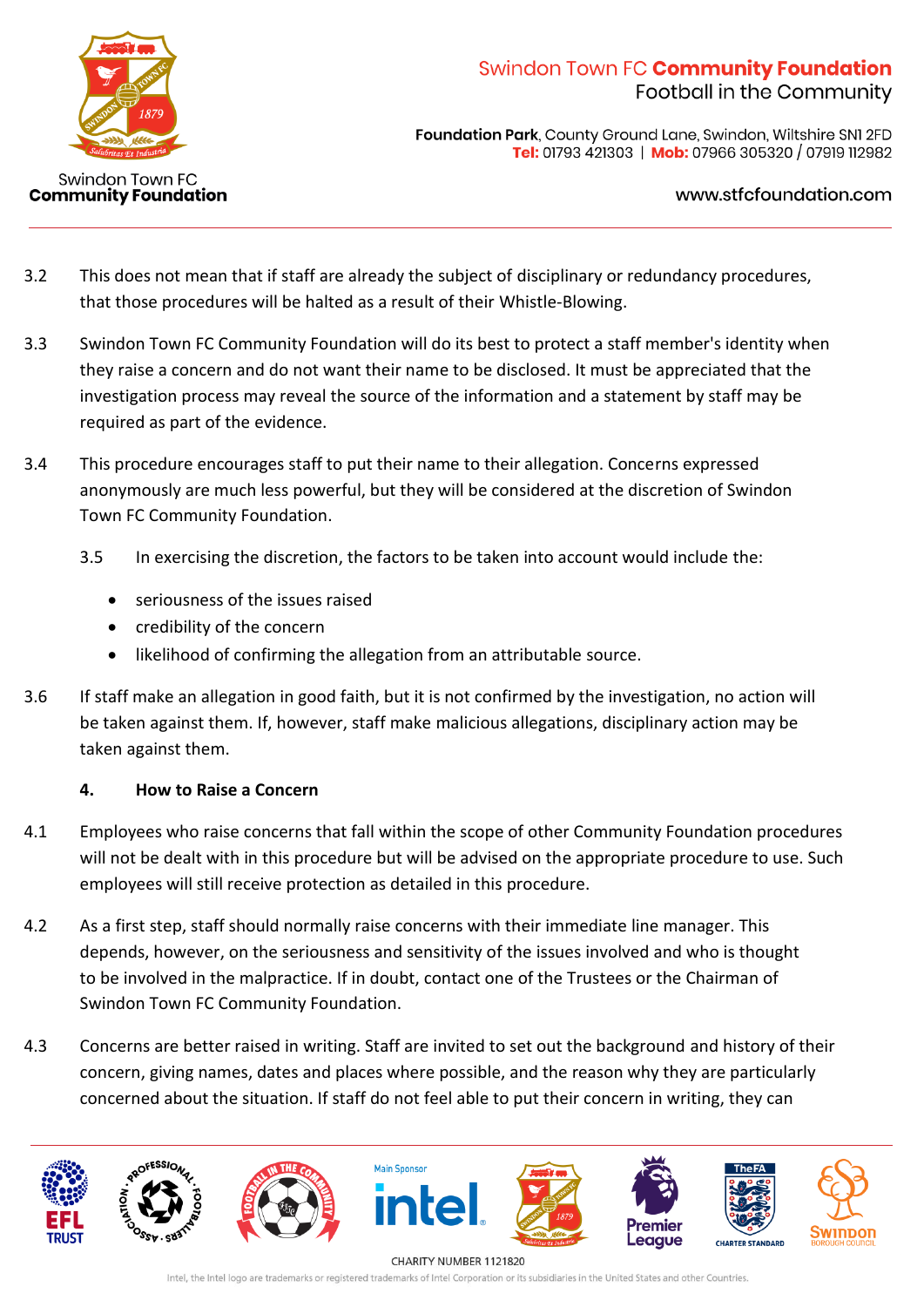

**Foundation Park, County Ground Lane, Swindon, Wiltshire SNI 2FD** Tel: 01793 421303 | Mob: 07966 305320 / 07919 112982

#### www.stfcfoundation.com

telephone or meet the appropriate person. The earlier staff express the concern, the easier it is to take action.

- 4.4 Although staff are not expected to prove the truth of an allegation, they will need to demonstrate to the person contacted that there are sufficient grounds for the concern.
- 4.5 Advice and guidance on matters of concern may be pursued and can be obtained from:
	- Line Manager
	- **Trustees**
	- Chairman of Swindon Town FC Community Foundation
	- Football League Trust Area Manager
- 4.6 Staff may invite a trade union representative (if applicable) or work colleague to raise a matter on their behalf.

#### **5. How Swindon Town FC Community Foundation Will Respond**

- 5.1 The action taken by Swindon Town FC Community Foundation will depend on the nature of the concern and may:
	- be resolved by agreed action without the need for investigation
	- be investigated internally
	- be referred to the Police and other relevant authorities (e.g. Social Services)
	- form the subject of an independent inquiry
- 5.2 In order to protect individuals and Swindon Town FC Community Foundation, initial enquiries will be forwarded to the Line Manager who will consult with the Chairman of Swindon Town FC Community Foundation and decide whether an investigation is appropriate and, if so, what form it should take. In the event of the Line Manager and the Chairman being named on the complaint, the English Football League Trust will take the place of whoever is named. The Chairman of Swindon Town FC Community Foundation can decide to take no further action if a complaint appears to be trivial or vexatious. All such decisions will be reported to the next meeting of Trustees. Concerns or allegations that fall within the scope of specific procedures, for example discrimination issues, will normally be referred for consideration under those procedures.

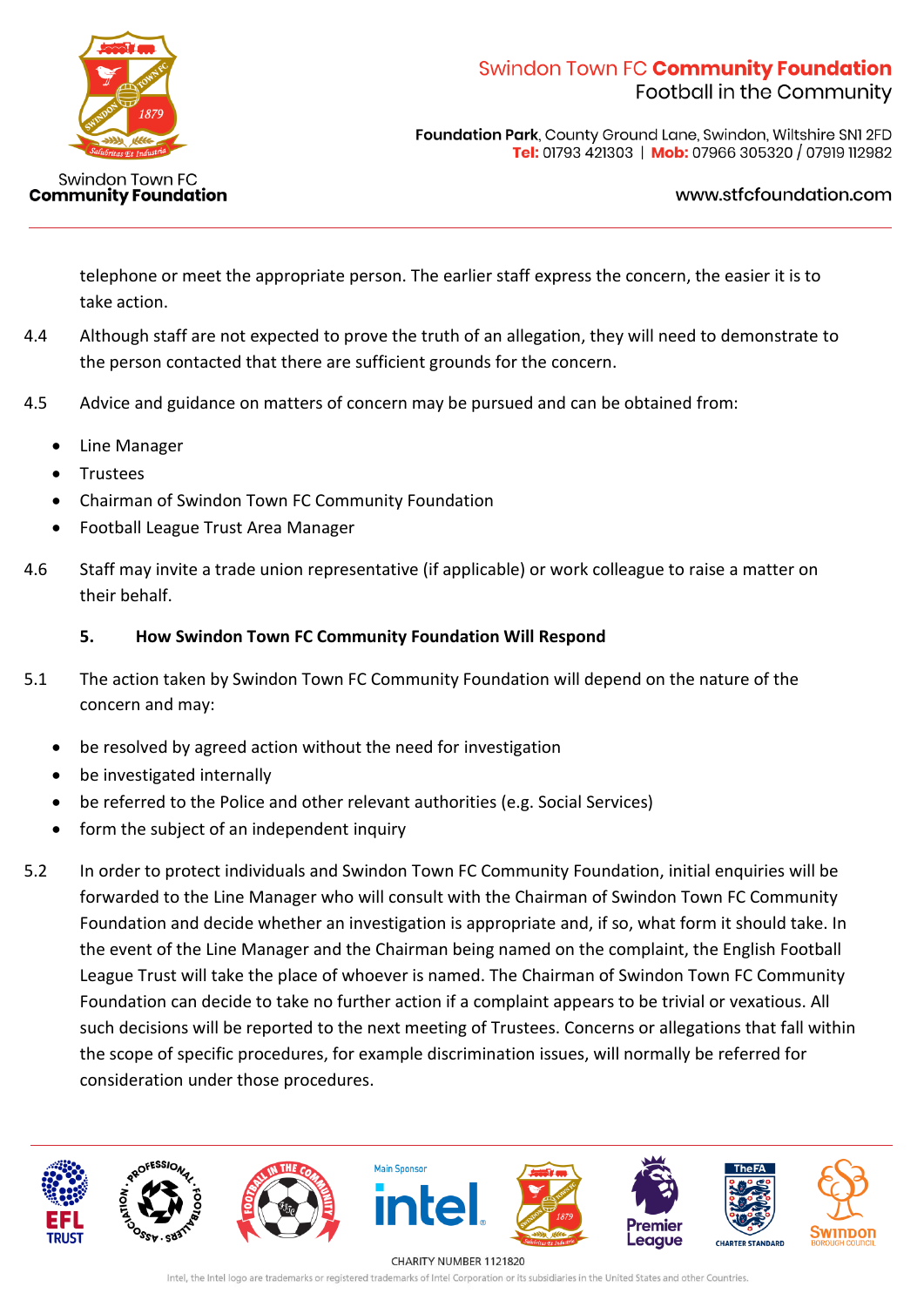

**Foundation Park, County Ground Lane, Swindon, Wiltshire SNI 2FD** Tel: 01793 421303 | Mob: 07966 305320 / 07919 112982

www.stfcfoundation.com

- 5.3 Some concerns may be resolved by agreed action without the need for investigation and staff will be involved in those discussions. Any such incidents will be reported at the Trustees' Meeting.
- 5.4 If an investigation is required, the Line Manager or Chairman of Swindon Town FC Community Foundation will investigate the concern. Following this that officer will, within ten working days, write to the member of staff:
	- Acknowledging that an investigation will be carried out
	- Indicating how he/she proposes to deal with the matter
	- Giving an estimate of how long it will take to provide a final response
	- Telling them whether any initial enquiries have been made
	- Telling them whether further investigations will take place, and if not, why not
	- Advising them that any investigation will be carried out in the strictest confidence
	- Keeping them informed of the progress of the investigation.
- 5.5 The amount of contact between the officers considering the issues and the staff member will depend on the nature of the matters raised, the potential difficulties involved and the clarity of the information provided. If necessary, further information will be sought from staff.
- 5.6 When any meeting is arranged, staff have the right, if they so wish, to be accompanied by a union representative or work colleague who is not involved in the area of work to which the concern relates.
- 5.7 Swindon Town FC Community Foundation will take steps to minimise any difficulties that staff may experience as a result of raising a concern. For instance, if they are required to give evidence in criminal or disciplinary proceedings, Swindon Town FC Community Foundation will advise them about the procedure.
- 5.8 The person carrying out the investigation will report on the outcome of any investigation to the Trustees who will monitor the implementation of the recommendation of the investigation.

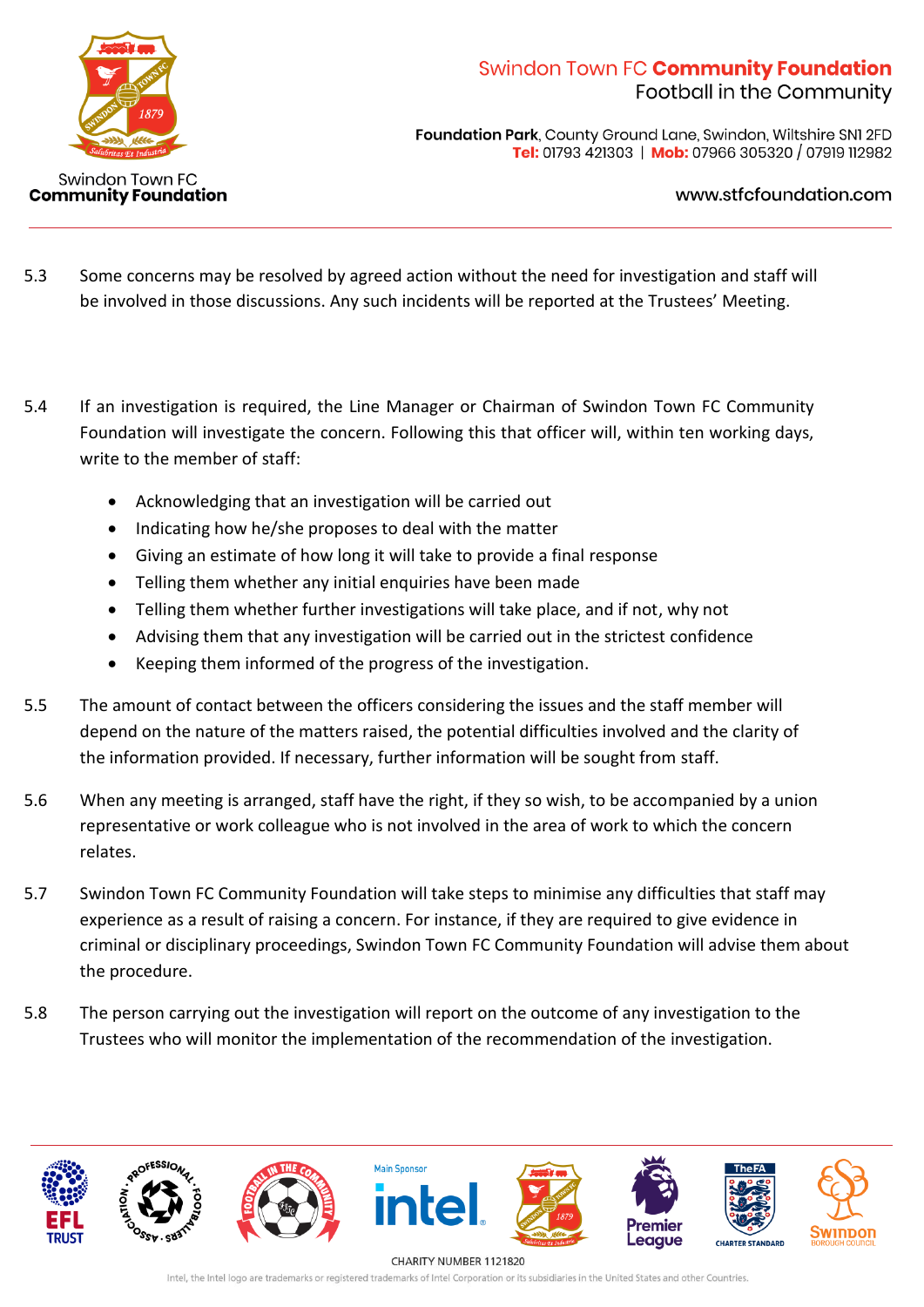

Foundation Park, County Ground Lane, Swindon, Wiltshire SNI 2FD Tel: 01793 421303 | Mob: 07966 305320 / 07919 112982

### www.stfcfoundation.com

## **6. How the Matter can be Taken Further**

- 6.1 This procedure is intended to provide staff with an avenue to raise concerns within Swindon Town FC Community Foundation. Swindon Town FC Community Foundation hopes staff will be satisfied. If they are not, and feel that it is right to take the matter outside Swindon Town FC Community Foundation, the following are possible contact points:
	- Chairman of Swindon Town FC Community Foundation
	- Relevant professional bodies or regulatory organisations
	- **Solicitor**
	- The Police
	- An independent person or organisation nominated for the purpose by Swindon Town FC Community Foundation
	- Public Concern at Work.

If staff do take this matter outside Swindon Town FC Community Foundation, they need to ensure that they do not disclose confidential information or that disclosure would be privileged. Staff should check with the contact point about that.



CHARITY NUMBER 1121820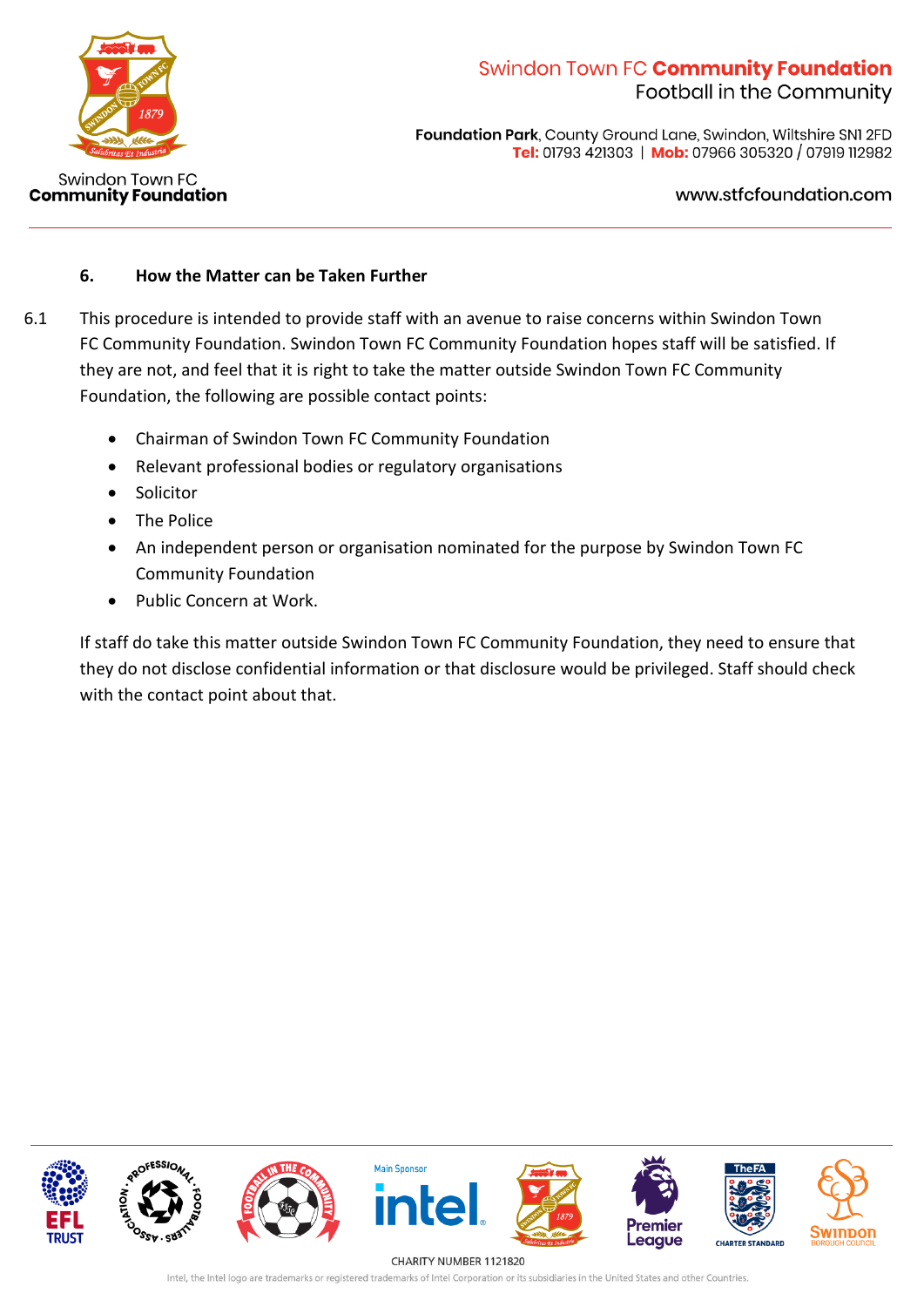

**Community Foundation** 

# Swindon Town FC Community Foundation Football in the Community

Foundation Park, County Ground Lane, Swindon, Wiltshire SN1 2FD Tel: 01793 421303 | Mob: 07966 305320 / 07919 112982

www.stfcfoundation.com

### **7. Allegations against the DSO or SSM**

The Investigation Process will be undertaken by the DSO, who may be supported by an appropriate member of Swindon Town FC Community Foundation Senior Management Team. However, should your allegation concern the DSO, SSM, or Head of Foundation, or have not received a satisfactory response or conclusion to your concern you can approach the following people:

| Wendy Craig, Swindon Town FC Community Foundation<br>(Education)                                                                     | 07760558595                                                                                                                                         |  |
|--------------------------------------------------------------------------------------------------------------------------------------|-----------------------------------------------------------------------------------------------------------------------------------------------------|--|
| Mark Derrien DSO EFL Trust                                                                                                           | 07944272236                                                                                                                                         |  |
| Tara Lawson – EFL Safeguarding and Incident Manager                                                                                  | 07964905652                                                                                                                                         |  |
| Swindon Lado                                                                                                                         | 01793 466849                                                                                                                                        |  |
| To raise a concern or to make a referral about Vulnerable<br>Adults                                                                  | (Swindon) 01793 463555<br>Emergency Duty Service: Weekends & Night 01793436699<br>(Wiltshire) 0300 456 0111<br>Emergency Duty Service 0845 607 0888 |  |
| To raise a concern or make a referral about a child or young<br>person (under the age of 18)<br>Multi Agency Safeguarding Hub (MASH) | (Swindon) 01793 466903<br>Emergency Duty Service 01793436699<br>(Wiltshire) 0300 4560 108<br>Emergency Duty Service 0845 6070888                    |  |
| Police                                                                                                                               | 101 or 999 Emergency Services                                                                                                                       |  |
| The FA Safeguarding Team                                                                                                             | 0800 169 1863                                                                                                                                       |  |
| <b>NSPCC helpline</b>                                                                                                                | 0808 800 5000                                                                                                                                       |  |
| NSPCC Whistle-Blowing helpline                                                                                                       | 0800 028 0285                                                                                                                                       |  |
| Referral Forms For Referral To Children's Social Care                                                                                | https://www.swindonlscb.org.uk/wav/Pages/Forms.aspx                                                                                                 |  |
| Referral Forms For Referral To Adult Social Care                                                                                     | https://www.swindon.gov.uk/forms/form/302/en/multi-<br>agency safeguarding adults referral form                                                     |  |